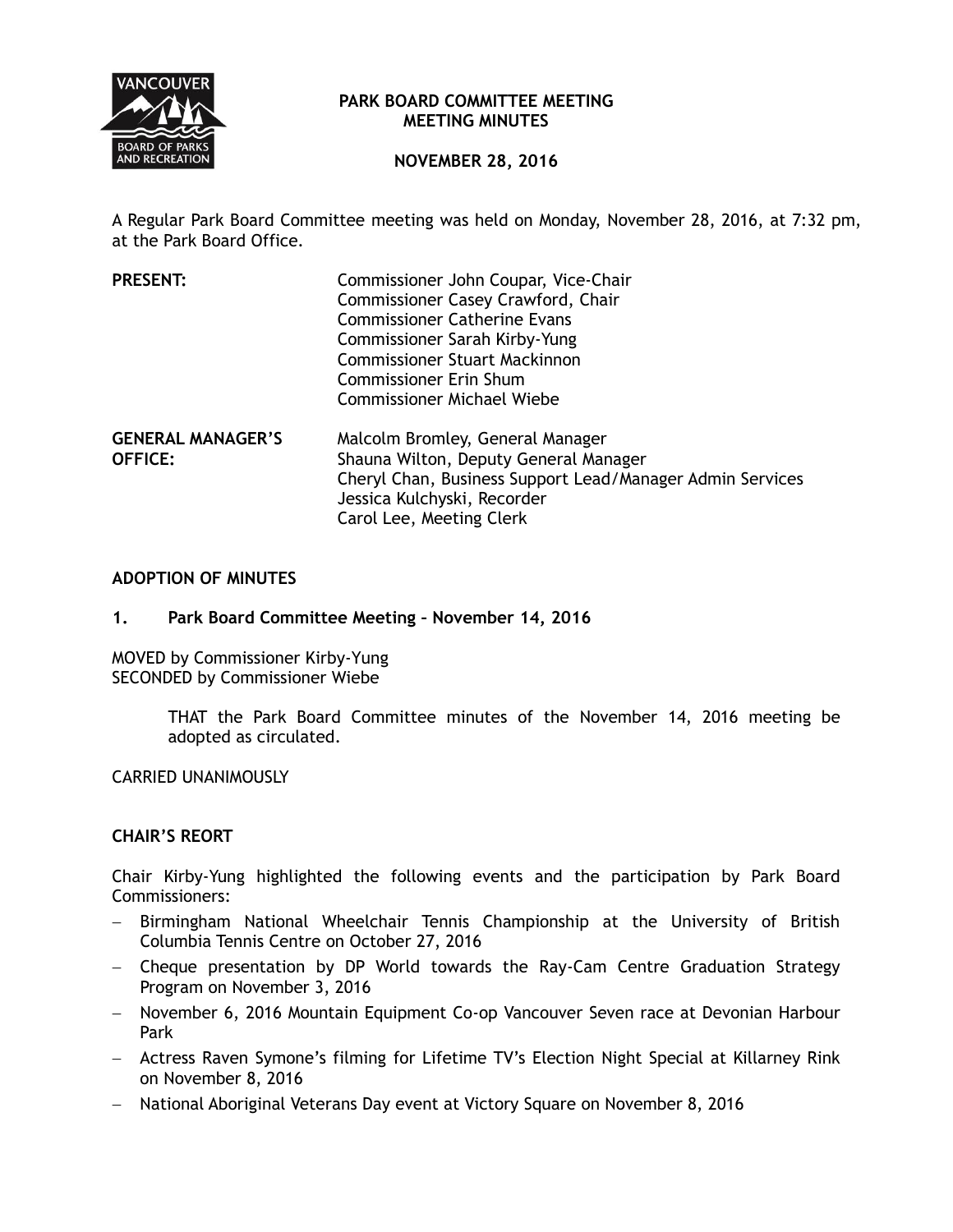- November 11, 2016 Remembrance Day ceremonies at Chinatown Memorial Square, the Japanese Canadian War Memorial in Stanley Park and Let Peace Be Their Memorial at Seaforth Peace Park
- November 14, 2016 Elder Abuse in the LGBTQ Community Symposium at the Roundhouse Community Arts and Recreation Centre
- Canadian Club Luncheon on November 16, 2016
- Jersey Day Breakfast at the Hillcrest Community Centre on November 18, 2016
- Community planting event at Vancouver's first pop up park at Fifth Avenue and Pine Street on November 19, 2016
- November 20, 2016 CN Rail EcoConnexions Community Planting event at Jericho Beach Park with community partners, Jericho Stewardship Group and Evergreen
- The annual Bright Nights Christmas Train in Stanley Park opened on November 27, 2016 and will run daily, except for Christmas Day, until January 1, 2017

# **AGENDA ITEMS**

## **1. REPORT: Stanley Park Brewing at the Fish House – Proposed Design and Agreement**

Commissioner Wiebe declared a Conflict of Interest and left the meeting at 7:43 pm.

Sev Araujo, Manager of Commercial Operations, Park Board, led the review of a presentation on the proposed design and concept for the former Fish House Restaurant site and highlighted:

- Background of the current Fish House at Stanley Park restaurant site
- Discussions with the Stanley Park Brewing Co. to return to its original home in Stanley Park
- Proposed concept of a full service restaurant with an accessory brewing offering
- Proposed interior and exterior design
- Benefits of partnering with Stanley Park Brewing Co.

Mr. Araujo introduced Doug Devlin from the Stanley Park Brewing Co.

#### **Recess**

The meeting recessed at 8:01 pm and reconvened at 8:03 pm.

Mr. Araujo, along with Mr. Devlin and Malcolm Bromley, General Manager, Park Board, responded to questions from the Committee. There was discussion regarding the rationale for proceeding to direct negotiations with the Stanley Park Brewing Co. following the withdrawal of the original proponent from negotiations and the expectation that there will be no increase in noise created by the addition of a brewery on the site.

The Board heard from one speaker who spoke in support of the recommendation. The speaker responded to questions from the Committee.